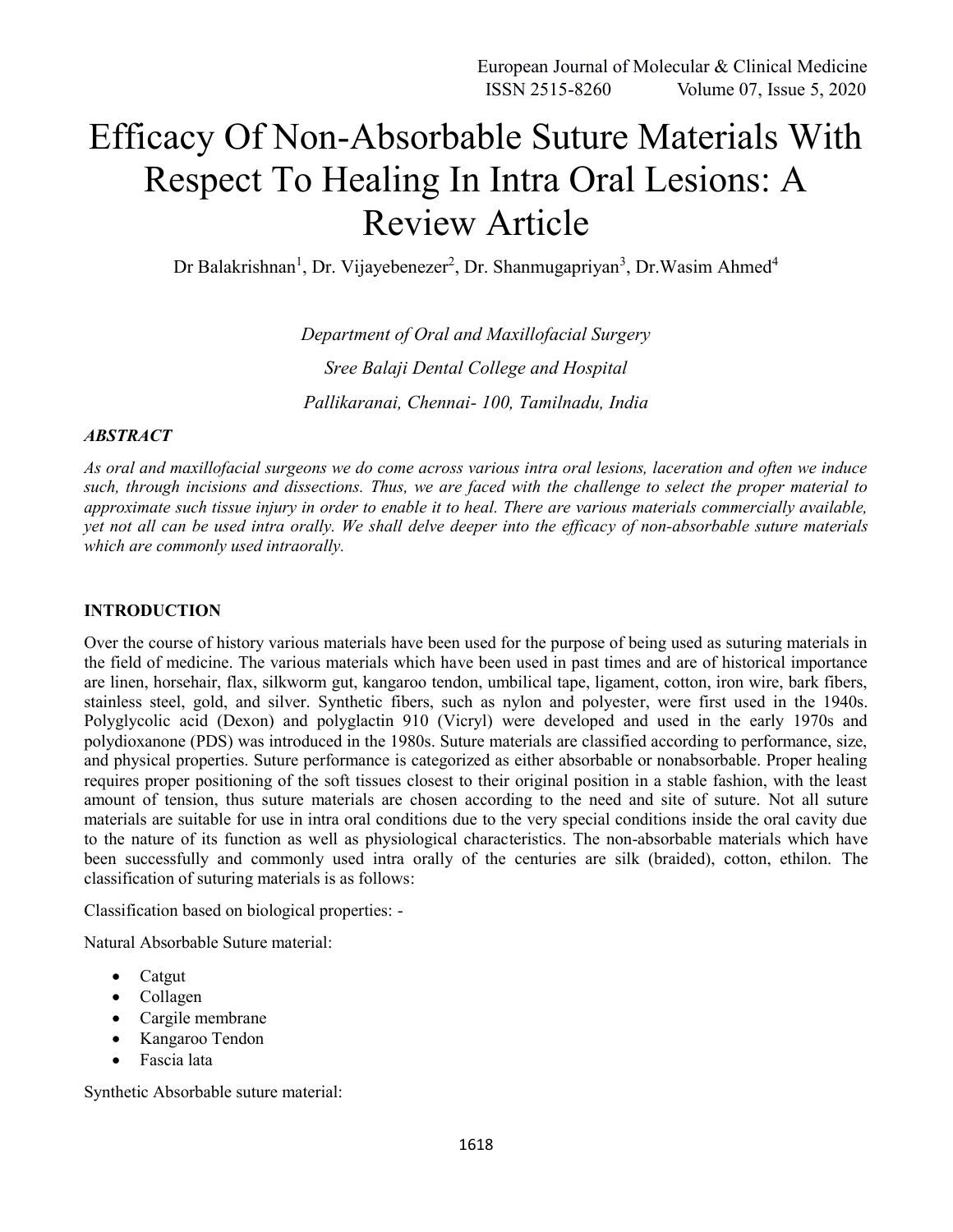- Dexon Polyglycolic Acid
- Vicryl Polyglactin
- PDS Polydioxanone
- Maxon Polytrimethylene Carbonate

Natural Non-absorbable Suture Material:

- Silk
- $\bullet$  Linen
- Cotton

Synthetic Non-absorbable Suture Material:

- Nylon
- Polypropylene (Prolen, Surgilene)
- Braided Polyesters (Ethibond, Ethiflex, Mersiline,Dacron)
- Polybuteste (Novafil)

Among all of these materials natural and synthetic non absorbable suture materials are of importance in this study.

## **DISCUSSION**

An important aspect of wound healing is susceptibility to the wound getting infected after suturing has been done. Another aspect is the suture material itself hindering the proper healing of the wound due to a combination of factors like tissue reaction, tensile strength, etc.

Natural materials:

## **SILK**

Silk is natural, multifilament, braided and non-absorbable suturing material. It is composed of proteins called fibroin and Sericin. It has a smooth flow through the tissue while maintaining the knot security. It is coated with a bee's wax. Silk material has an excellent strength and handling property and it is flexible, coated with wax for smooth passage and it mostly has no tissue reactions. Silk has been used as biomedical suture material for centuries. But the only disadvantage is the biocompatibility issues reported for silk obtained from silkworm due to the contamination of residual sericin. Studies have shown that Silk sutures presented a better tension compared to most other non-absorbable sutures. Yet synthetic suture materials were superior to silk in terms of wound healing and inflammatory tissue reactions. The bacterial load of silk suture and the incidence of infection was comparable to the synthetic materials. The greatest advantage of silk is its cost effectiveness and easy availability. Newer studies and advancements has yielded a better variety which is braided silk coated with Triclosan which reduces the bacterial load even more significantly.

## **COTTON**

Cotton is a natural fiber obtained from the buds of cotton plant. This was used mostly before the advent of modern medicine. It is now of only historical significance. Cotton if used in intra oral suture, gives rise to extreme inflammatory reaction due to the plant tissue antigens and also causes high incidence of wound infection.

## **ETHILON (MONOFILAMENT**)

This is type of suture material made of nylon which is a synthetic polymer invented in the 1940s. This material has shown excellent results in case of intra oral wound healing and has considerable tensile strength, thus can be used in high tension sutures. This material also shows the least probability of a tissue reaction. Yet there is a slight